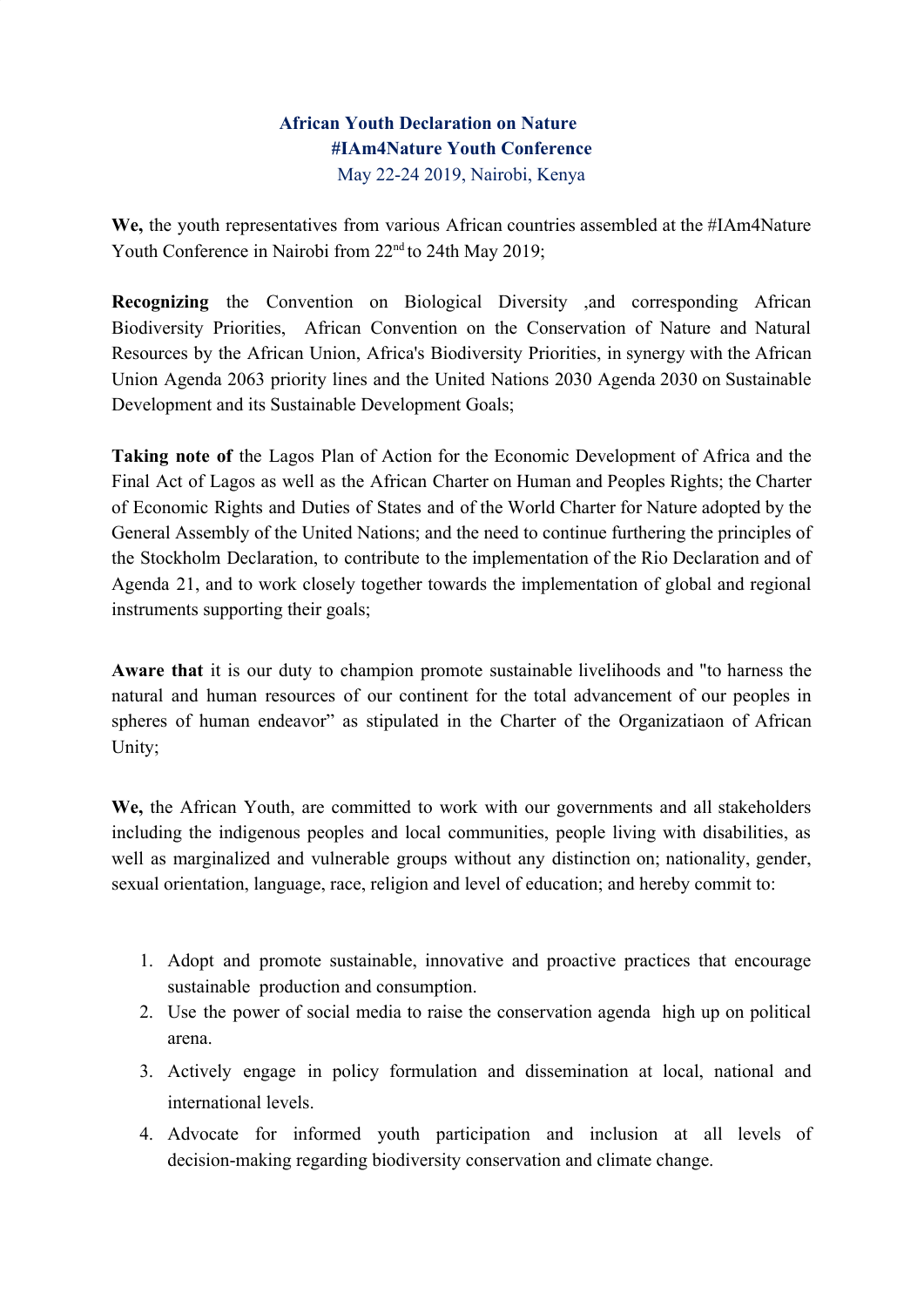- 5. Use experiential learning<sup>1</sup> to Promote intergenerational knowledge transfer as well as embrace mentorship and capacity building .
- 6. Champion climate change mitigation and community based adaptation through innovation and the fight for climate justice.
- 7. Advocate for sustainable and direct funding from donor and multilateral agencies to youth-led conservation initiatives for the implementation of their programs.
- 8. Protect and conserve our biodiversity to ensure sustainable socio-economic development of Africa.

For us to achieve our commitments we call on our Governments to:

- 1. Prioritize and mainstream biodiversity protection in development by committing financial resources to tackle biodiversity loss;
- 2. Directly Involve the African Youth who are the greatest stakeholders when developing, reviewing and implementing national, regional and global policies and legislations
- 3. Create, establish and invest in youth-green enterprises that provide innovative and sustainable solutions.
- 4. Ensure that indigenous peoples and communities realise tangible value from the existence of conservation areas through just and stringent access and benefit sharing agreements.
- 5. Urgently enforce regulations and legal instruments that improve biodiversity management and protect genetic resources in order to improve bioprospecting and reduce trafficking and/or biopiracy.
- 6. Impose and enforce strict regulations to reduce pollution in the environment.

## **We call on the Private Sector to:**

- 1. Reduce environmental footprint, avoid greenwashing and reduce, reuse and recycle waste
- 2. Invest and promote innovation to address conservation challenges for their profitable sustainability .
- 3. Embrace accountability in their business practices by incorporating environmental stewardship and adopting environmental social and governance (ESG) values and safeguards.

## **Civil Society Organisations (CSOs) should**

- 1. Recognize and invest in African youth led conservation initiatives and build their capacity to deliver on the "Africa we want."
- 2. Provide platforms for youth led advocacy and activities that raise awareness on environmental management.

<sup>1</sup> David Kolb defines experiential learning as the process of learning through experience and more specifically as learning through reflection on doing <https://www.simplypsychology.org/learning-kolb.html>